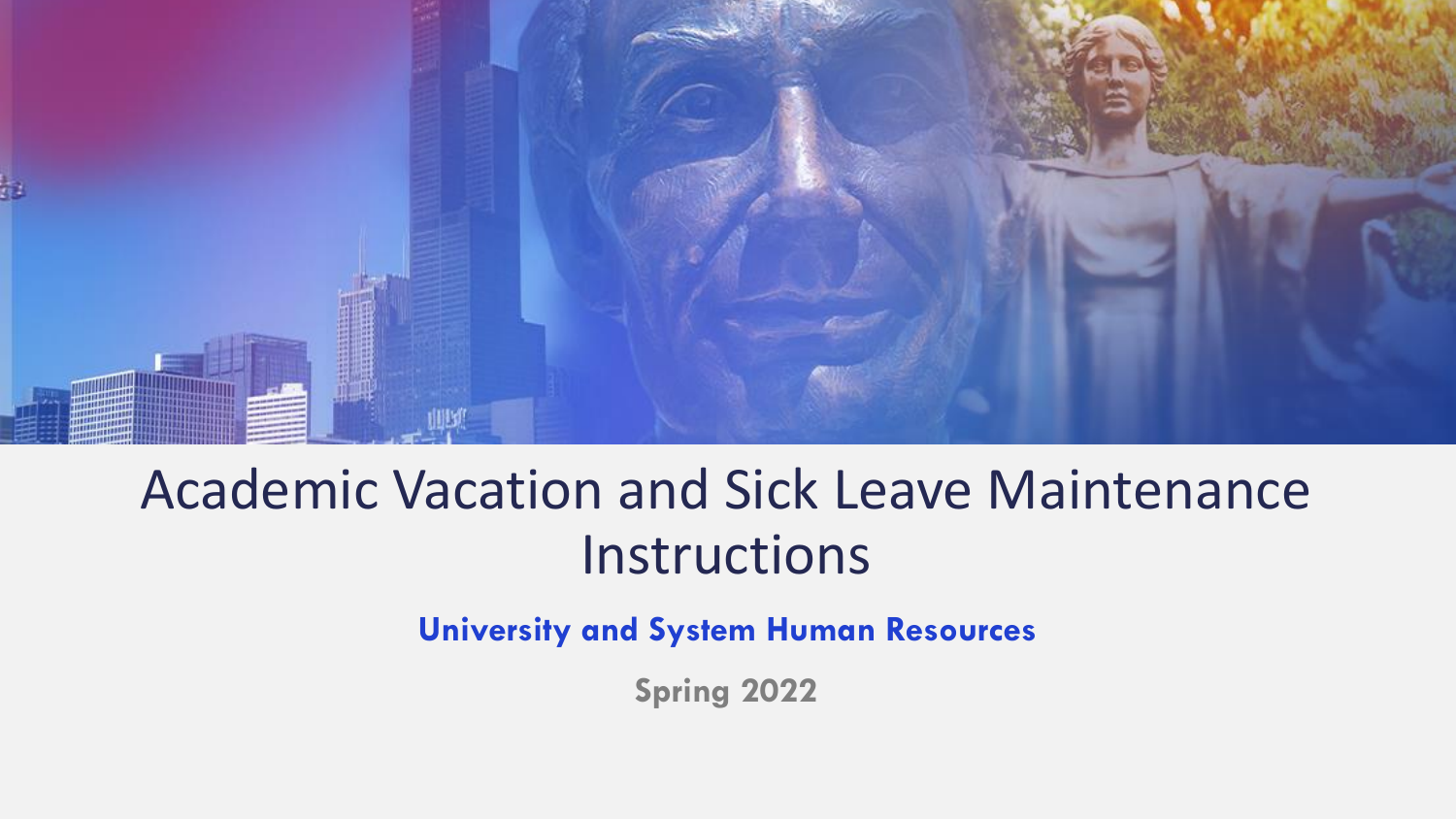## **When should I work on this?**

- University of Illinois System requires viewing and updating academic employee leave information between August 16, 2021 and May 15, 2022 for the spring reporting period.
- It is **critical** that units complete the first leave reporting no later than June 5, 2022 for all academic employees.
- Go to the HR Reporting Portal to access a report of employee leave balances for those that you need to report usage in your organization. [\(https://hrreportingportal.uillinois.edu/Reports/\)](https://hrreportingportal.uillinois.edu/Reports/)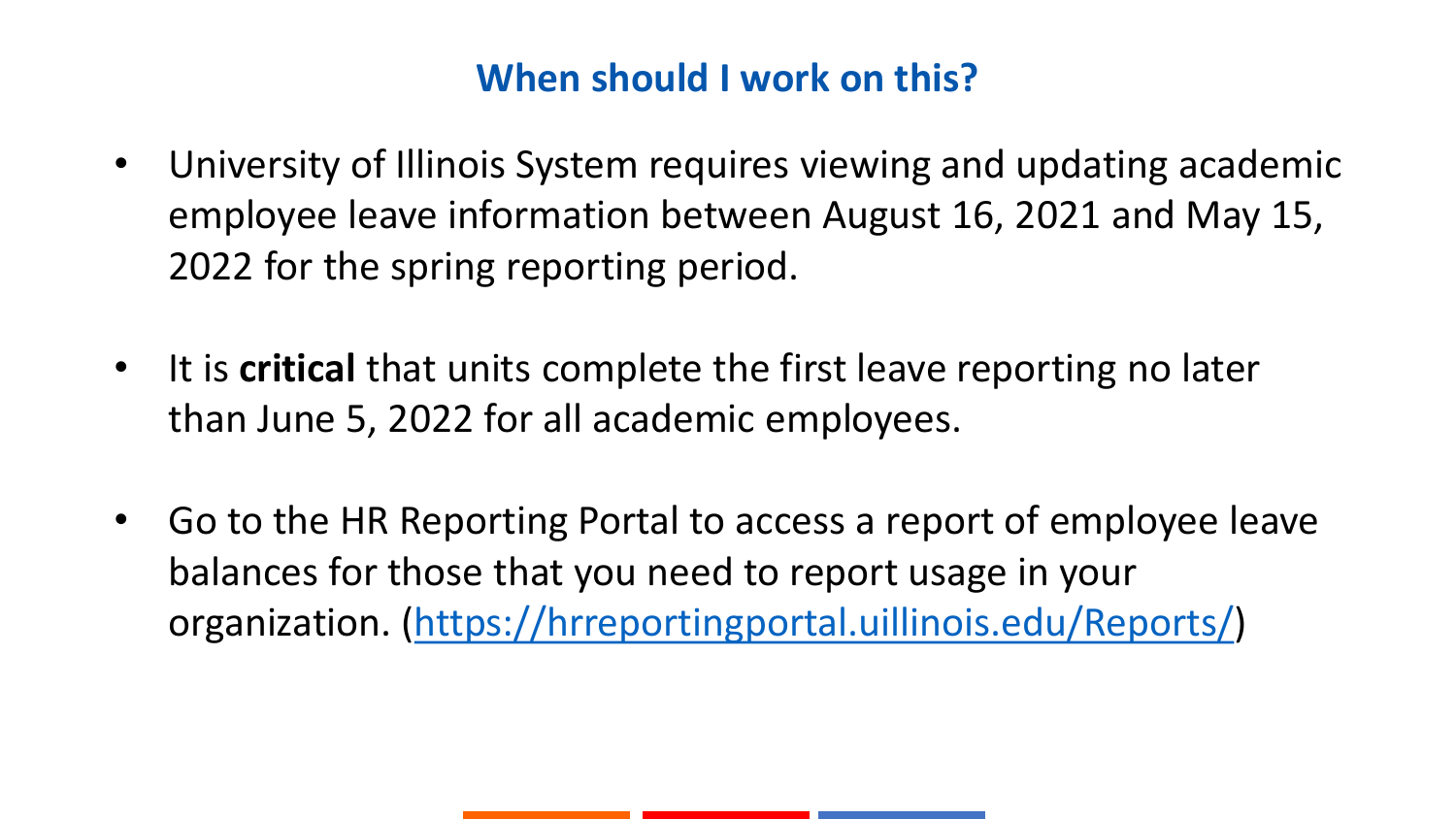## **Reporting Usage for Exempt Employees**

- Academic employees who are not eligible for overtime should be reporting absences in half- and full-day increments only (except when leave is taken under the Family and Medical Leave Act).
- Absences in increments less than half- or full-days should not be charged (applied against leave "taken") against vacation or sick leave balances, **unless FMLA**.
- Full-time Academic employees are paid on an 8-hour day.
- Part-time and alternative schedule employees report absences as appropriate based on their schedule. Generally speaking, the employee reports either half-day or a full-day based on their scheduled hours for the day.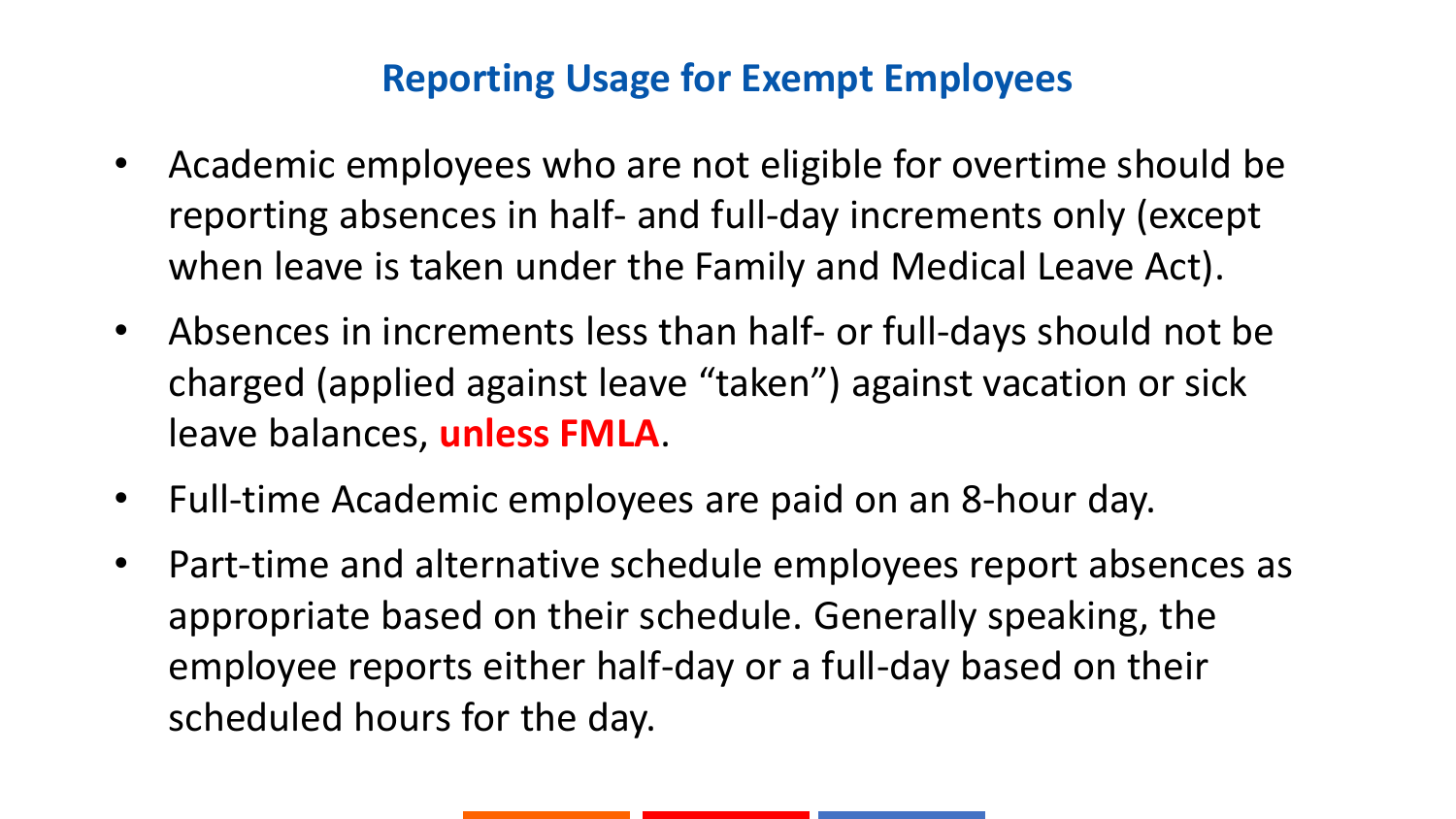## **After collecting the employee's leave "taken", you will use Banner**

- An on-line calculator is available on the System HR website which will assist you in verifying accruals needed for Spring 2022 reporting [https://www.hr.uillinois.edu/cms/One.aspx?portalId=4292&pageId=](https://www.hr.uillinois.edu/cms/One.aspx?portalId=4292&pageId=5601) 5601
- Banner leave balance, accrual and taken information is found on the PEALEAV form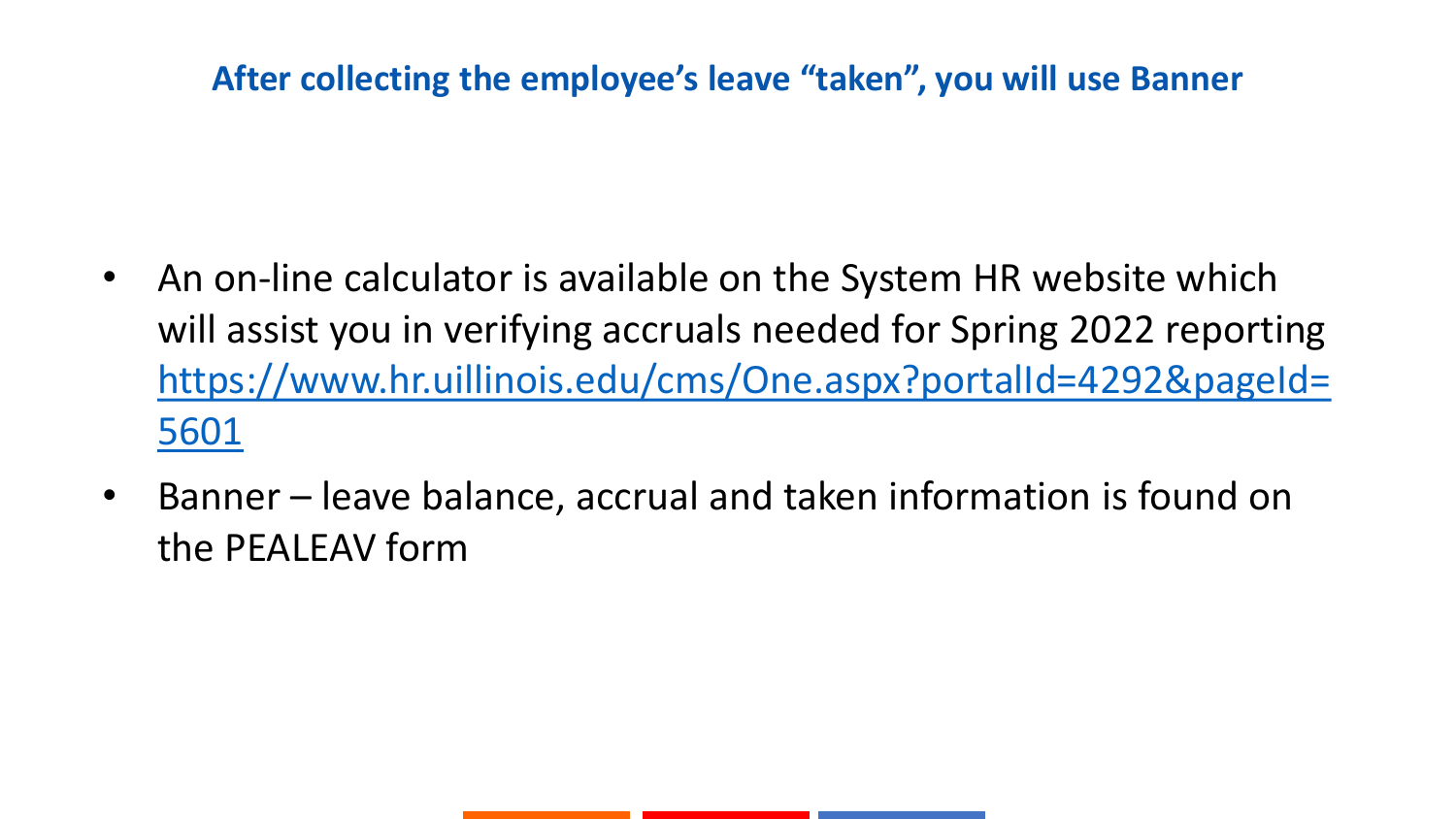#### **Step 1—View Employee Leave Balance Information in Banner**

 $\mathbb{S}$  is the  $\mathbb{S}$  defined from  $\mathbb{S}$  and  $\mathbb{S}$ 

- From main Banner menu, type PEALEAV, press Enter
- Type the employee UIN, Next Block
- View Employee Leave Balance summary screen (shown below)

|                                 |                           |                                                                                                    |               |                            | Accrual from 8/16/21- 5/15/22 | Shows taken from 8/16/21-5/15/22 $-$ Will be<br>zero if unit has not yet entered leave taken |                          |                                                                   |                   |  |
|---------------------------------|---------------------------|----------------------------------------------------------------------------------------------------|---------------|----------------------------|-------------------------------|----------------------------------------------------------------------------------------------|--------------------------|-------------------------------------------------------------------|-------------------|--|
|                                 |                           | X UNIVERSITY OF ILLINOIS SYSTEM Employee Leave Balances PEALEAV 9.3.7 UI SGHE107 (BANPROD) (1UIUC) |               |                            |                               |                                                                                              |                          | <b>B</b> ADD <b>B</b> RETRIEVE <b>A</b> RELATED $\bigoplus$ TOOLS |                   |  |
|                                 | 123456789 Scarlett O Hara |                                                                                                    | As of 8/16/21 |                            |                               |                                                                                              | <b>Current Available</b> |                                                                   | <b>Start Over</b> |  |
| <b>Floating</b><br>Holidays are | LEAVE BALANCE TOTALS      |                                                                                                    |               |                            |                               |                                                                                              |                          | Insert Delete Fun Copy   Y Filter                                 |                   |  |
| not maintained                  | Leave Code                | <b>Leave Code Description</b>                                                                      | Day or Hour   | <b>Total Begin Balance</b> | <b>Total Accrued</b>          | <b>Total Taken</b>                                                                           | <b>Current Available</b> | <b>Total Banked</b>                                               |                   |  |
| in Banner for                   | $F$ FLHL                  | FloatHol                                                                                           | H             | 0.00                       | 0.00                          | 0.00                                                                                         |                          | 0.00                                                              | 0.00              |  |
| academic                        | INEL                      | Ineligbl                                                                                           | Н             | 0.00                       | 0.00                          | 0.00                                                                                         |                          | 0.00                                                              | 0.00              |  |
| employees,                      | SHBN                      | ShBen                                                                                              | H             | 0.00                       | 0.00                          | 0.00                                                                                         |                          | 0.00                                                              | 0.00              |  |
| they need to                    | SICC                      | CompSick                                                                                           | Н             | 0.00                       | 0.00                          | 0.00                                                                                         |                          | 0.00                                                              | 0.00              |  |
| be maintained                   | <b>SICK</b>               | Sick                                                                                               |               | 1,112.00                   | 56.00                         | 0.00                                                                                         |                          | 1,168.00                                                          | 0.00              |  |
| in the unit                     | SICN                      | NoncSick                                                                                           | Н             | 0.00                       | 60.69                         | 0.00                                                                                         |                          | 60.69                                                             | 0.00              |  |
|                                 | VACA                      | Vacation                                                                                           | Н             | 384.00                     | 112.00                        | 0.00                                                                                         |                          | 496.00                                                            | 0.00              |  |
|                                 | VACC                      | VacBal                                                                                             | Н             | 0.00                       | 0.00                          | 0.00                                                                                         |                          | 0.00                                                              | 0.00              |  |

- No changes are made on this screen (made in the next block of PEALEAV, covered on slide 7)
- If there are multiple leave eligible jobs, this is the total leave information for all jobs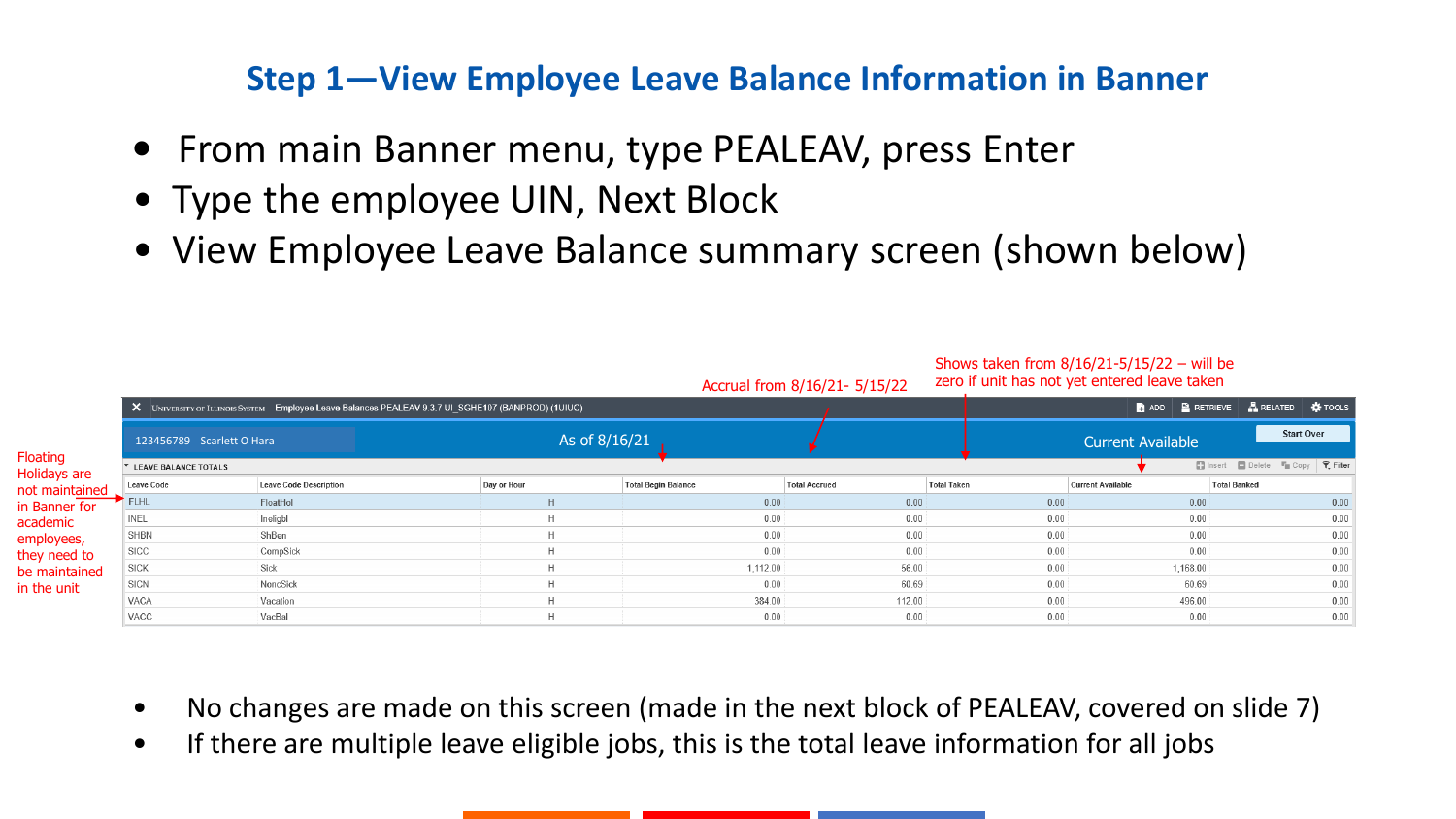## **Step 2—Use the Excel Calculator to compute accruals and verify balance information**



- With the on-line calculator you will be able to easily calculate accruals and verify Banner PEALEAV information. The calculator shown to the left is for a 12 month employee. There are separate calculators available for 9 month and 12 month employees.
- You may save calculations for an individual.
- To download the Excel calculator to your desktop, select File, Save As, in your web browser menu bar. You may then save the calculator to your desktop / personal folder.

**Link to on-line calculators: <https://www.hr.uillinois.edu/cms/One.aspx?portalId=4292&pageId=5601>**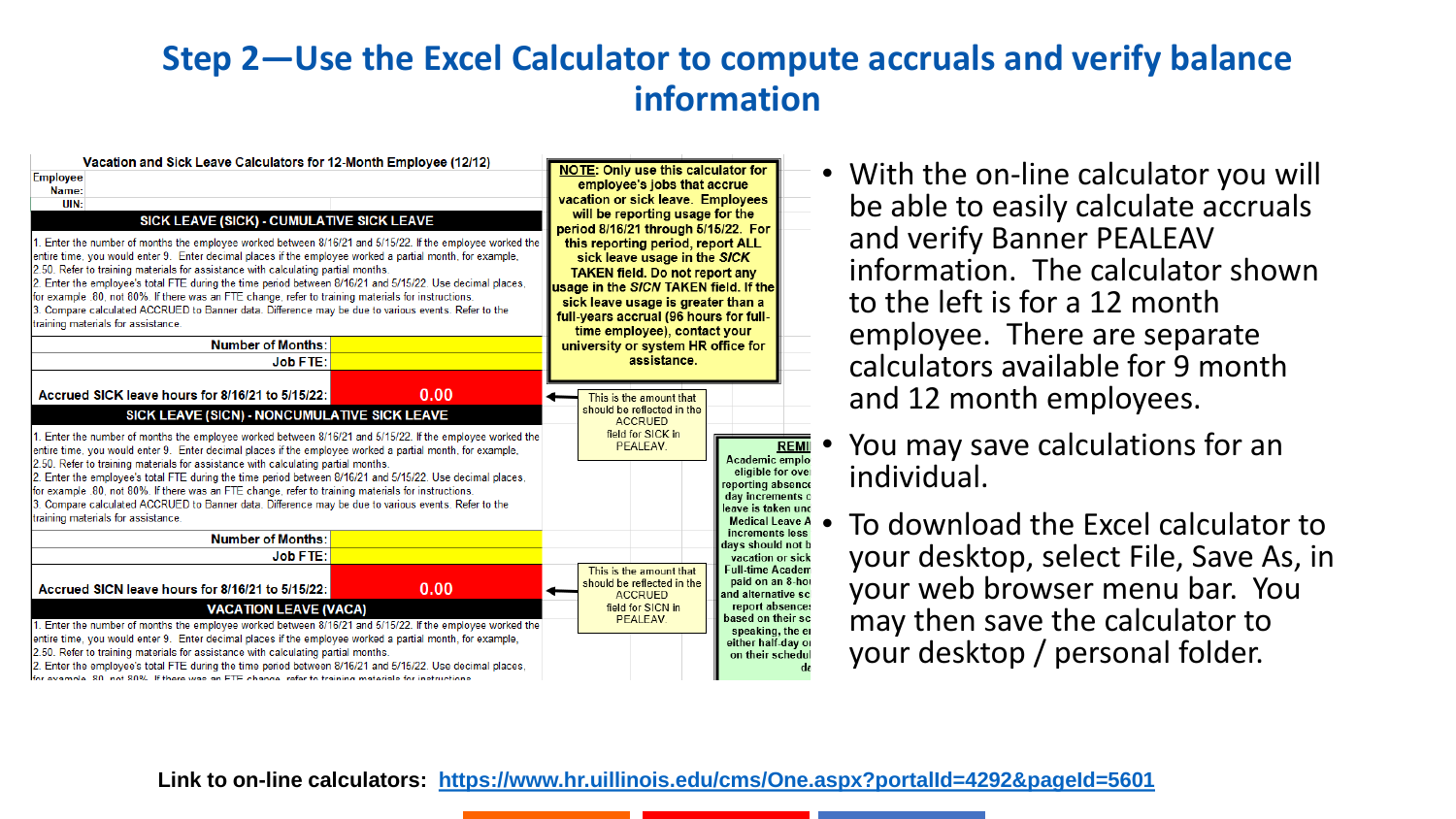## **Step 3: View and/or Edit Job Leave Balances**

- 1. From the Employee summary screen, Next Block. View Job Leave Balances is the next screen.
- 2. Click on the job number to be viewed or maintained.
- 3. If Begin Balance or Accrued are not correct, click on the field to be edited and overwrite with the correct number. Accrued is total from 8/16/21 through 05/15/22.
- 4. In the Taken field, enter the total hours taken from 8/16/21 through 05/15/22.
- 5. Date Available field should be 05/15/22.
- 6. Enter Change Reason "Maintaining leave balances 08/16/2021 through 05/15/2022".
- 7. Save.

Donations to the Shared Benefits Pool should be included in the amount reported as Taken by that individual in the SICK or VACA leave category. At UIC, this has already been entered by university HR. If an employee was a recipient of leave from the Shared Benefits Pool:

•hours received should be shown in the Beginning Balance field of SHBN (entered by university HR),

•taken should be reported in the Taken field of SHBN.

|                                | 123456789 Scarlett O Hara                      |                        |                            |                       |                 |               |                                |                                |                                                     |                             |                  |
|--------------------------------|------------------------------------------------|------------------------|----------------------------|-----------------------|-----------------|---------------|--------------------------------|--------------------------------|-----------------------------------------------------|-----------------------------|------------------|
| <b>EMPLOYEE LEAVE BALANCES</b> |                                                |                        |                            |                       |                 |               |                                |                                |                                                     |                             | <b>日</b> Ins     |
| Position                       | Suffix                                         | Title                  |                            | <b>Begin Date</b>     | <b>End Date</b> |               | COA                            | <b>Time Sheet Organization</b> | <b>Time Sheet Organization Description</b>          |                             | Lea              |
| <b>UA1166</b>                  | 02                                             |                        | ASST DIR HR AND FIN MGMT   | 12/16/2018            | 12/15/2019      |               | 9                              | 904000                         | System Human Resource Services                      |                             | Y3               |
| UB0810                         | $00\,$                                         |                        | ASST DIR HR AND FIN MGMT   | 02/16/2015            | 08/15/2016      |               | 9                              | 699008                         | AITS ITPC                                           |                             | IN               |
| U22550                         | CE                                             |                        | STIPEND INTERNET CELL (LU) | 03/16/2014            | 08/15/2018      |               | 9                              | 904000                         | System Human Resource Services                      |                             | Y3               |
| <b>UA1166</b>                  | 01                                             |                        | ASST DIR HR AND FIN MGMT   | 07/16/2011            | 08/15/2011      |               | q                              | 212000                         | UA Employee Relations and HR                        |                             | IN               |
| <b>UA1166</b>                  | $00\,$                                         |                        | ASST DIR HR AND FIN MGMT   | 12/16/2009            |                 |               | 9                              | 904000                         | System Human Resource Services                      |                             | Y3               |
| U22497                         | 00 <sup>°</sup>                                |                        | PROJECT COORDINATOR        | 07/28/2008            | 12/15/2009      |               | q                              | 212000                         | UA Employee Relations and HR                        |                             | Y3               |
| U22152                         | 00 <sup>°</sup>                                | PROJECT SPEC           |                            | 10/16/2006            | 07/27/2008      |               | 9                              | 212000                         | UA Employee Relations and HR                        |                             | Y3               |
| U22115                         | $00\,$                                         | <b>ACADEMIC HOURLY</b> |                            | 04/17/2006            | 10/15/2006      |               | 9                              | 212000                         | UA Employee Relations and HR                        |                             | $\mathsf{IN}$    |
| U85239                         | 00                                             | AC HOURLY              |                            | 12/21/2003            | 08/15/2005      |               | q                              | 904000                         | System Human Resource Services                      |                             | IN               |
|                                |                                                |                        |                            |                       |                 |               | $\overline{\phantom{a}}$       |                                |                                                     |                             |                  |
| $M \lhd$<br>$\vert$ 1          | of $1 \blacktriangleright \blacktriangleright$ | 10 V Per Page          |                            |                       |                 |               |                                |                                |                                                     |                             |                  |
| DETAILS                        |                                                |                        |                            |                       |                 |               |                                |                                |                                                     |                             | <b>日</b> Ins     |
| Leave Code *                   | <b>Leave Code Description</b>                  |                        | Date Available *           | Begin Balance Hours * | Accrued Hours * | Taken Hours * | <b>Current Available Hours</b> |                                | Change Reason                                       | <b>Maximum Amount Hours</b> | <b>Banked Ho</b> |
| <b>FLHL</b>                    | FloatHol                                       |                        | 09/25/2003                 | 0.00                  | 0.00            | 0.00          |                                |                                | 0.00 PZPUPDT program updated hours accrued, tak     | 0.00                        |                  |
| SHBN                           | ShBen                                          |                        | 08/15/2018                 | 0.00                  | 0.00            | 0.00          |                                |                                | 0.00 PZPUPDT-Sum of rolled hours updated this job   | 9.999.99                    |                  |
| <b>SICC</b>                    | CompSick                                       |                        | 08/15/2018                 | 0.00                  | 0.00            | 0.00          |                                |                                | 0.00 PZPUPDT-Sum of rolled hours updated this job   | 9.999.99                    |                  |
| <b>SICK</b>                    | Sick                                           |                        | 08/15/2018                 | 1.112.00              | 56.00           | 0.00          |                                |                                | 1,168.00 PZPUPDT program updated hours accrued, tak | 9.999.99                    |                  |
| SICN                           | NoncSick                                       |                        | 08/15/2018                 | 0.00                  | 60.69           | 0.00          |                                |                                | 60.69 PZPUPDT program updated hours accrued, tak    | 104.04                      |                  |
| VACA                           | Vacation                                       |                        | 08/15/2018                 | 384.00                | 112.00          | 0.00          |                                |                                | 496.00 PZPUPDT program updated hours accrued, tak   | 576.00                      |                  |
| VACC                           | VacBal                                         |                        | 08/15/2018                 | 0.00                  | 0.00            | 0.00          |                                |                                | 0.00 PZPUPDT-Sum of rolled hours updated this job   | 9.999.00                    |                  |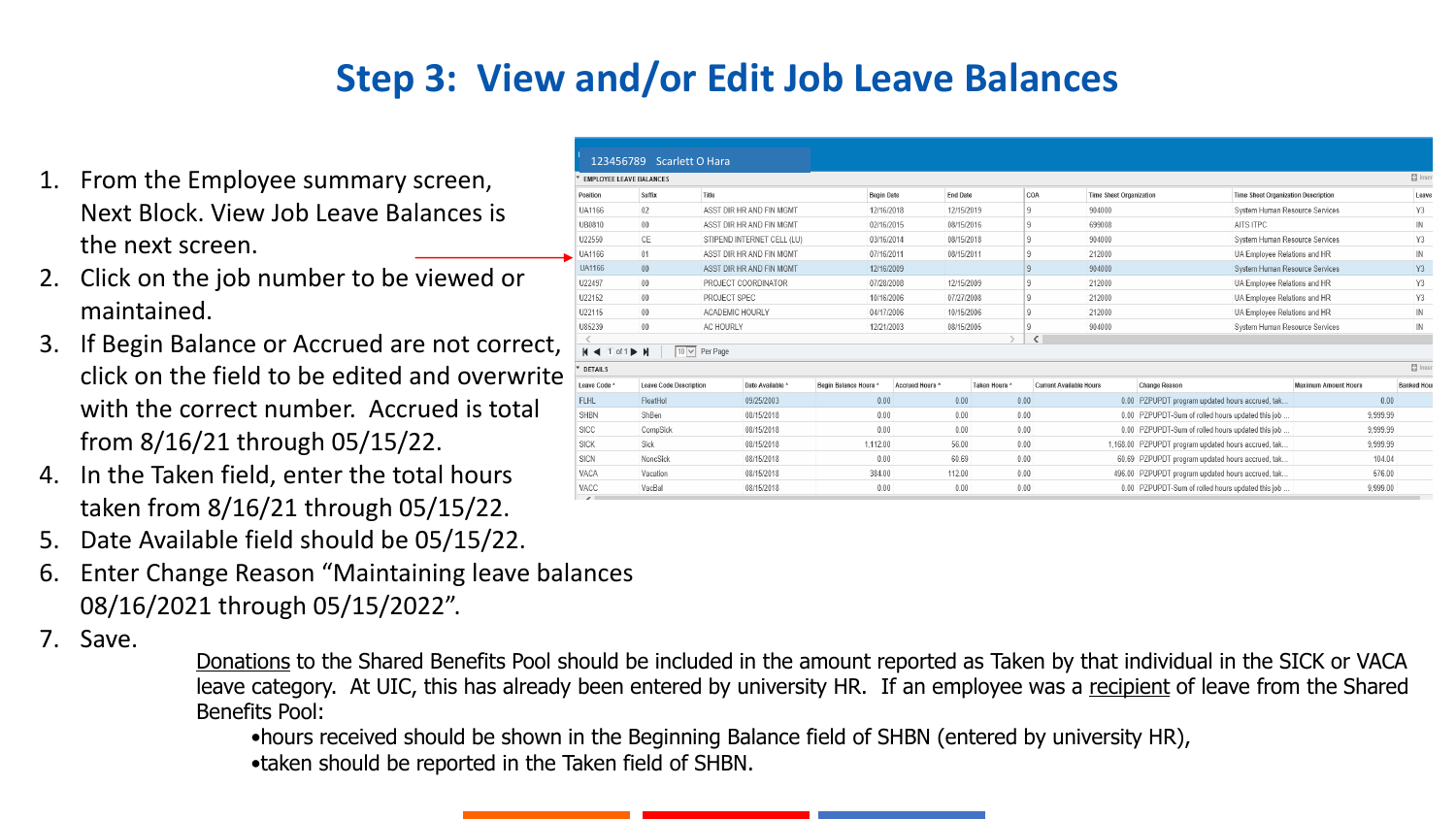## **Step 4—Verify Employee Leave Balance Information after Editing Job Information**

|                              |                               | X UNIVERSITY OF ILLINOIS SYSTEM Employee Leave Balances PEALEAV 9.3.7 UI_SGHE107 (BANPROD) (1UIUC) |                            |                      |                    |                          |                     | A ADD PRETRIEVE <b>A RELATED W</b> TOOLS |
|------------------------------|-------------------------------|----------------------------------------------------------------------------------------------------|----------------------------|----------------------|--------------------|--------------------------|---------------------|------------------------------------------|
| 123456789 Scarlett O Hara    |                               |                                                                                                    |                            |                      |                    |                          |                     | <b>Start Over</b>                        |
| ▼ LEAVE BALANCE TOTALS       |                               |                                                                                                    |                            |                      |                    |                          |                     | <b>Delete</b> Copy <b>Y</b> Filter       |
| Leave Code                   | <b>Leave Code Description</b> | Day or Hour                                                                                        | <b>Total Begin Balance</b> | <b>Total Accrued</b> | <b>Total Taken</b> | <b>Current Available</b> | <b>Total Banked</b> |                                          |
| <b>FLHL</b>                  | FloatHol                      | Η                                                                                                  | 0.00                       | 0.00                 | 0.00               |                          | 0.00                | 0.00                                     |
| SHBN                         | ShBen                         | Η                                                                                                  | 0.00                       | 0.00                 | 0.00               |                          | 0.00                | 0.00                                     |
| SICC                         | CompSick                      | Н                                                                                                  | 0.00                       | 0.00                 | 0.00               |                          | 0.00                | 0.00                                     |
| SICK                         | Sick                          | Η                                                                                                  | 344.00                     | 56.00                | 56.00              | 344.00                   |                     | 0.00                                     |
| SICN                         | NoncSick                      | Η                                                                                                  | 0.00                       | 60.69                | 24.00              |                          | 36.69               | 0.00                                     |
| VACA                         | Vacation                      | Η                                                                                                  | 248.00                     | 112.00               | 64.00              | 296.00                   |                     | 0.00                                     |
| VACC                         | VacBal                        | Η                                                                                                  | 0.00                       | 0.00                 | 0.00               |                          | 0.00                | 0.00                                     |
| $M \triangleleft T$ of 1 $M$ | $\boxed{10}$ Per Page         |                                                                                                    |                            |                      |                    |                          |                     | Record 1 of 7                            |

- 1. From the Job Leave Balances screen, Rollback to return to the summary screen
- 2. Next Block to view the Leave Balance Totals and verify your changes
	- a. Beginning Balance for 8/16/21
	- b. Total Accrued to date for this academic year since 8/16/21
	- c. Total Taken reported to date
	- d. Current Available

**If there are multiple leave-eligible jobs, this is the total information for all jobs.**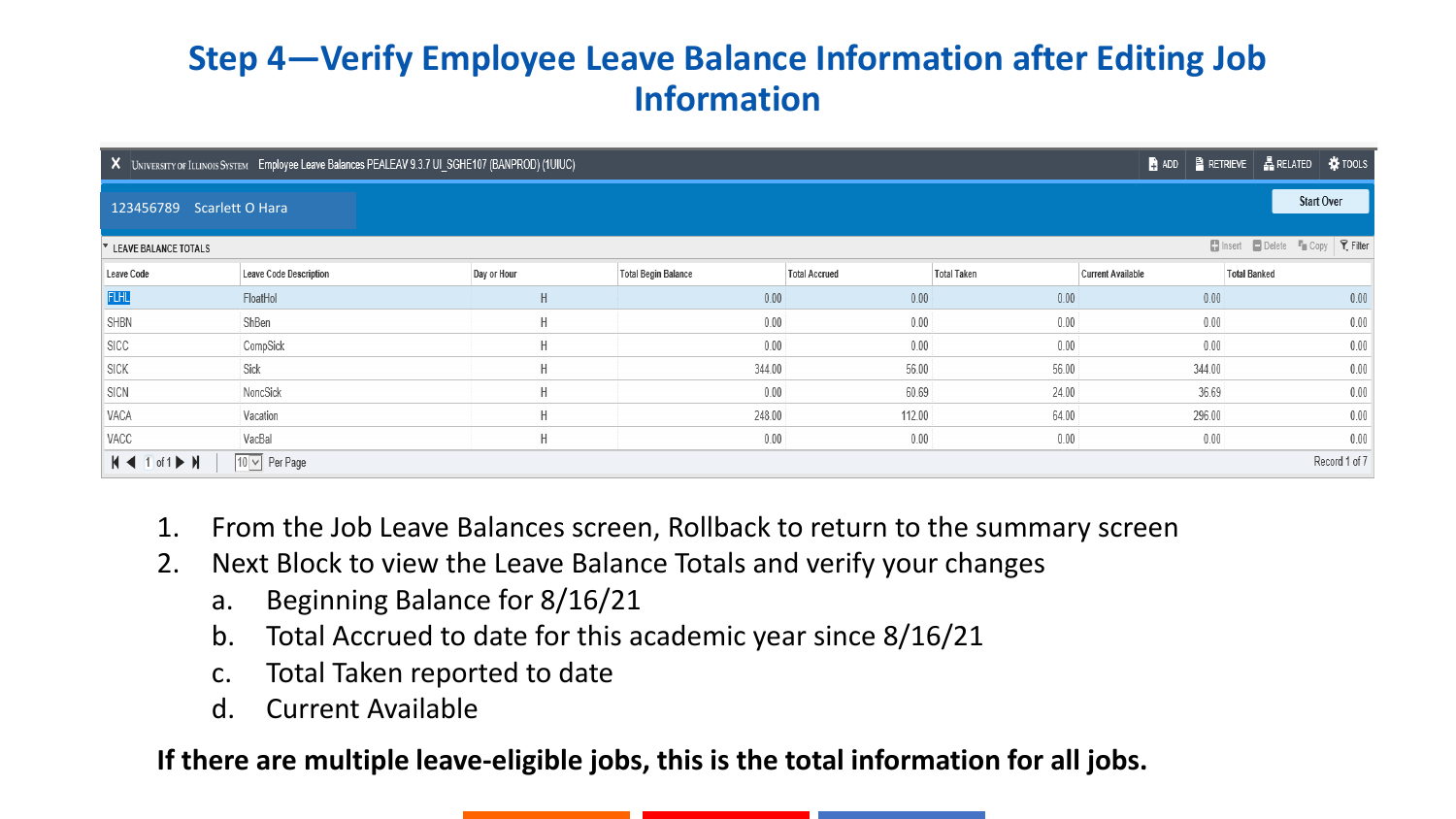## **Reporting for 9 Month Employees**

- Between 8/16 and 5/15, 9 month employees accrue all of their leave and use any leave. As a result, reporting in May for 9 month employees completes leave maintenance for the year
- According to policy, sick leave is used in this order:
- first use cumulative SICK Accrual from this academic year (96 hours/12 days),
- then non-cumulative SICN Accrual (104.04 hours/13 days),
- and finally, Begin Balance in SICK

**NOTE:** hours accrued above reflect an employee who is appointed fulltime for a full academic year.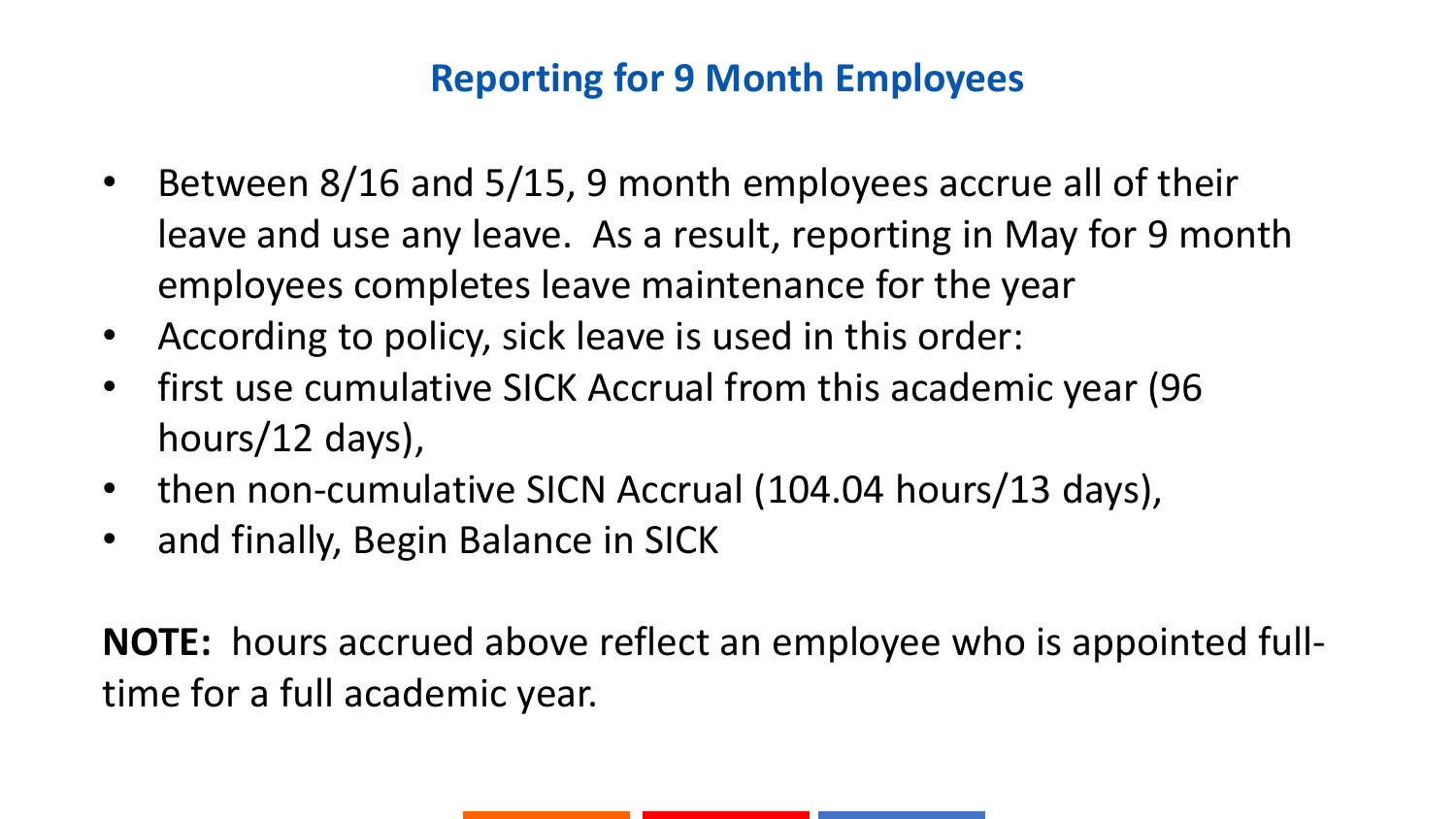## **Example of SICK and SICN usage for 9 month employee**

- A full time 9 month employee had a beginning balance of 100 hours of cumulative sick leave (SICK) and accrued all of their sick leave and reports all used sick leave for the period 8/16 to 5/15.
- The employee accrued 96 hours (12 days) of cumulative sick leave and 104.04 hours (13 days) of non-cumulative sick leave (SICN).
- The employee reported to the unit that they had used 240 hours of sick leave.

|             | <b>Beginning</b><br><b>Balance</b> | Accrued | Current<br>Available |
|-------------|------------------------------------|---------|----------------------|
| <b>SICK</b> | 100                                | 96      | 196                  |
| <b>SICN</b> |                                    | 104.04  | 104.04               |

#### Total sick leave used = 240 hours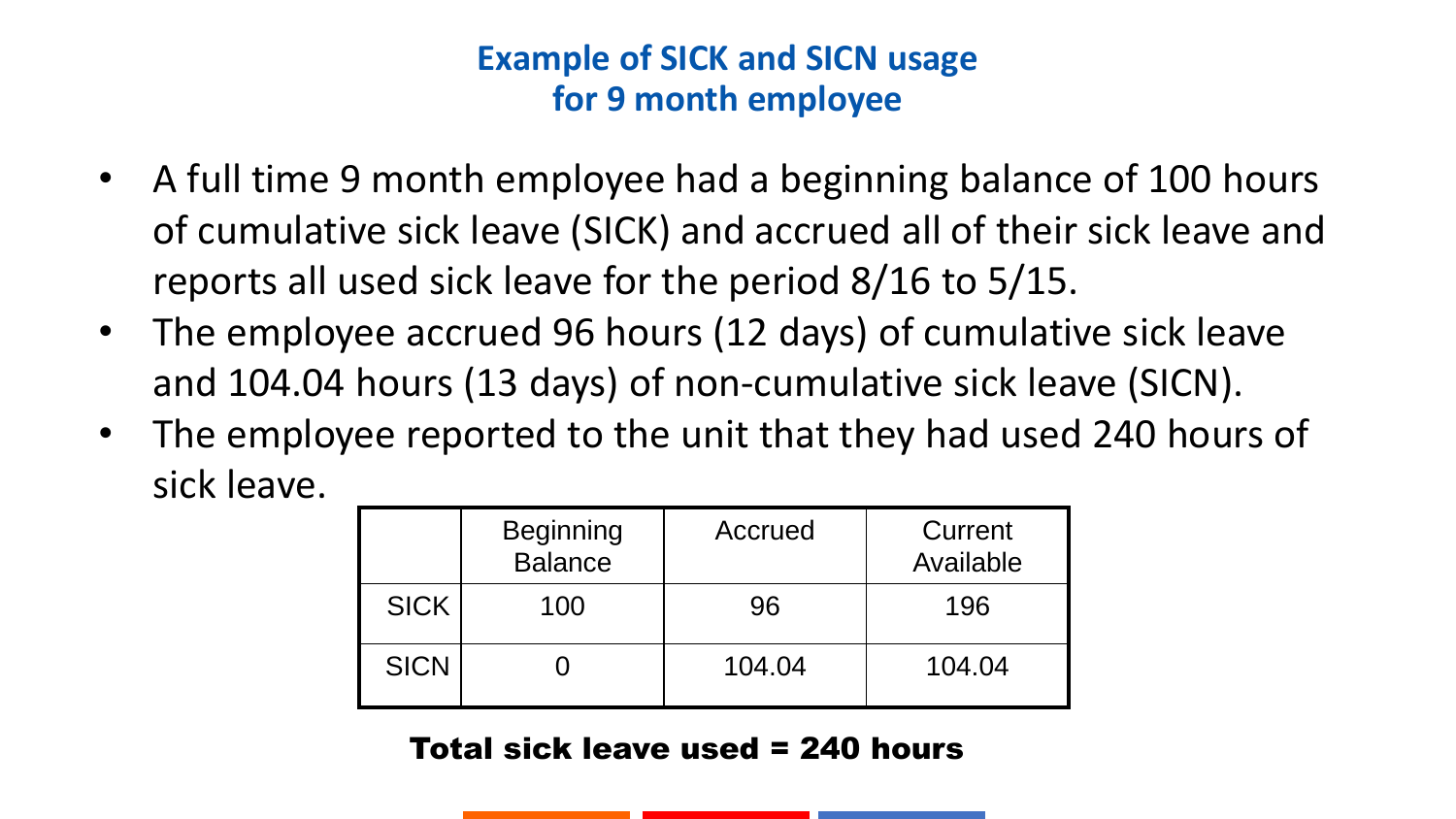## **Example of SICK and SICN usage for 9 month employee, cont.**

First use current year SICK Accrual (96 hours/12 days)  $\cdot$  36 hours

Then current year SICN Accrual (104.04 hours/13 days)  $\Box$  104.04 hours

And finally, use part of the balance from SICK

**How to report this sick leave in Banner:** 

SICK Taken (96 + 39.96) 135.96



**Total Taken reported 240**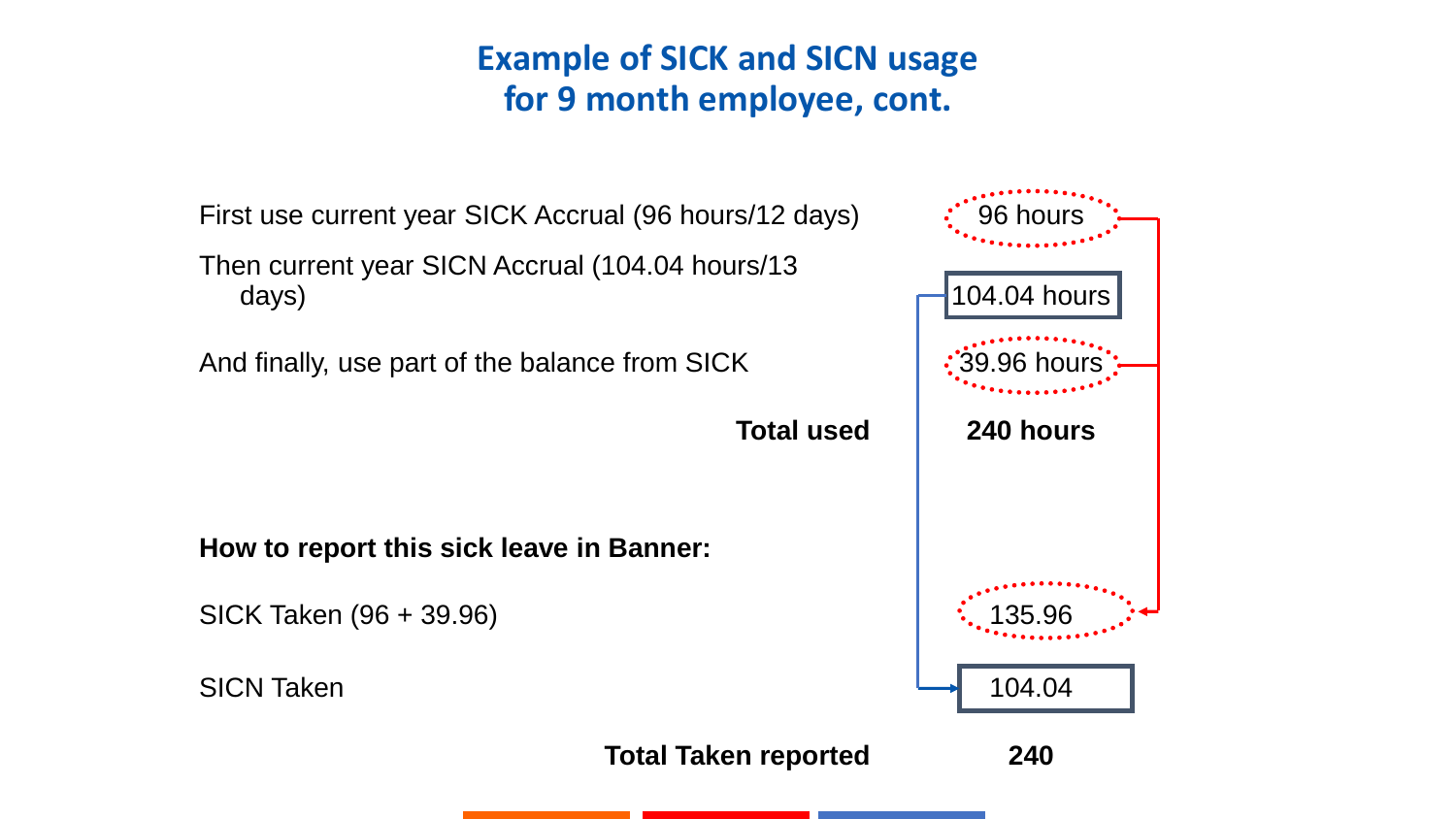## **How do I report when the employee has more than one leave eligible job?**

- Report all taken amounts on Primary job
- This may result in a negative Current Available on that job. When you review the Summary information you should see the accurate total employee information.

## **Note:**

- The Annual Vacation and Sick Leave Roll performed within the MN9 pay period places the total Beginning Balance for the employee on the Primary Job
- You will want to verify that accruals occurred correctly for all job(s) at that time.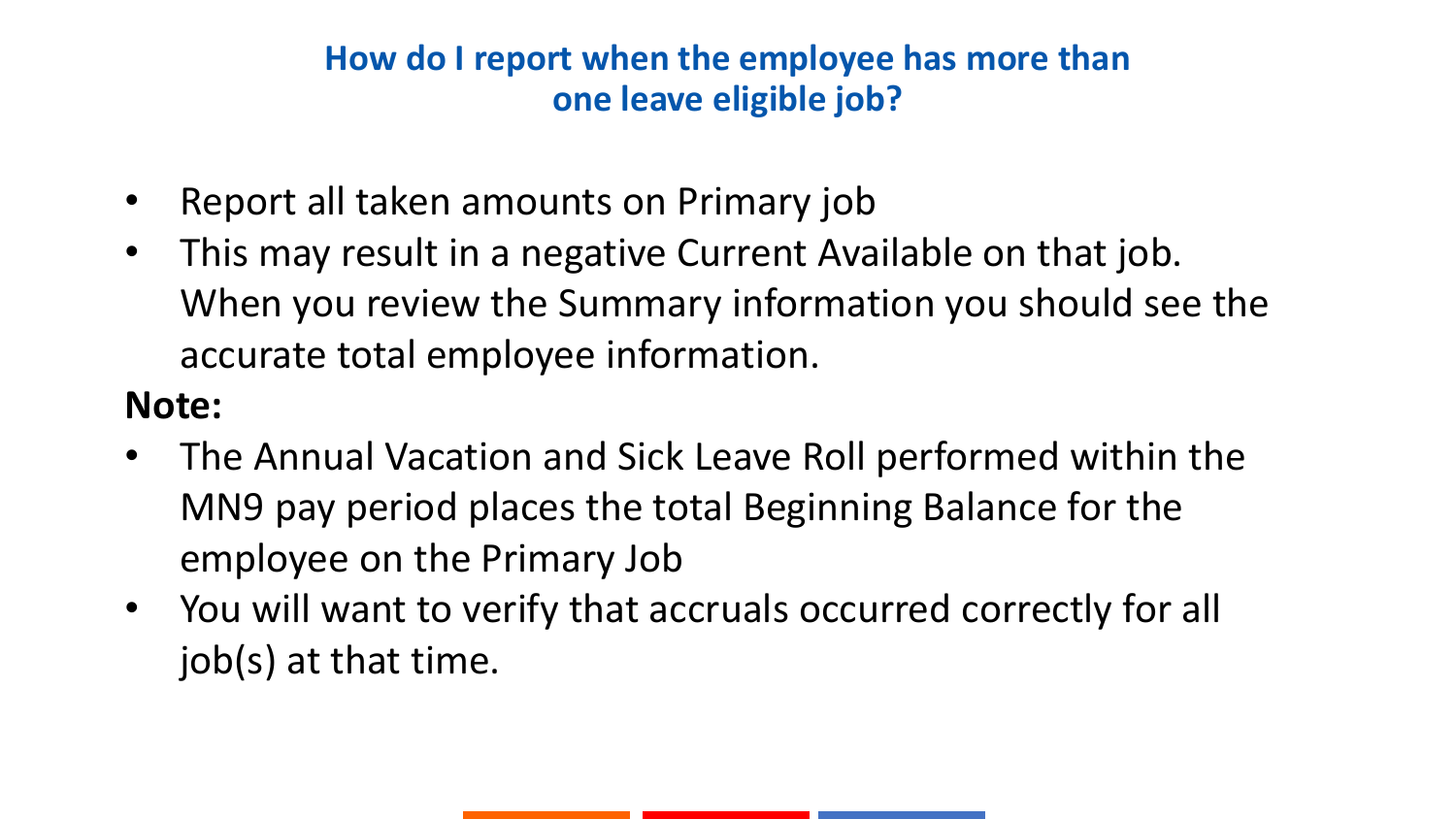## **What transactions may affect leave balances and accruals?**

- Pay adjustments
- Employee Class change
- Leaves of Absence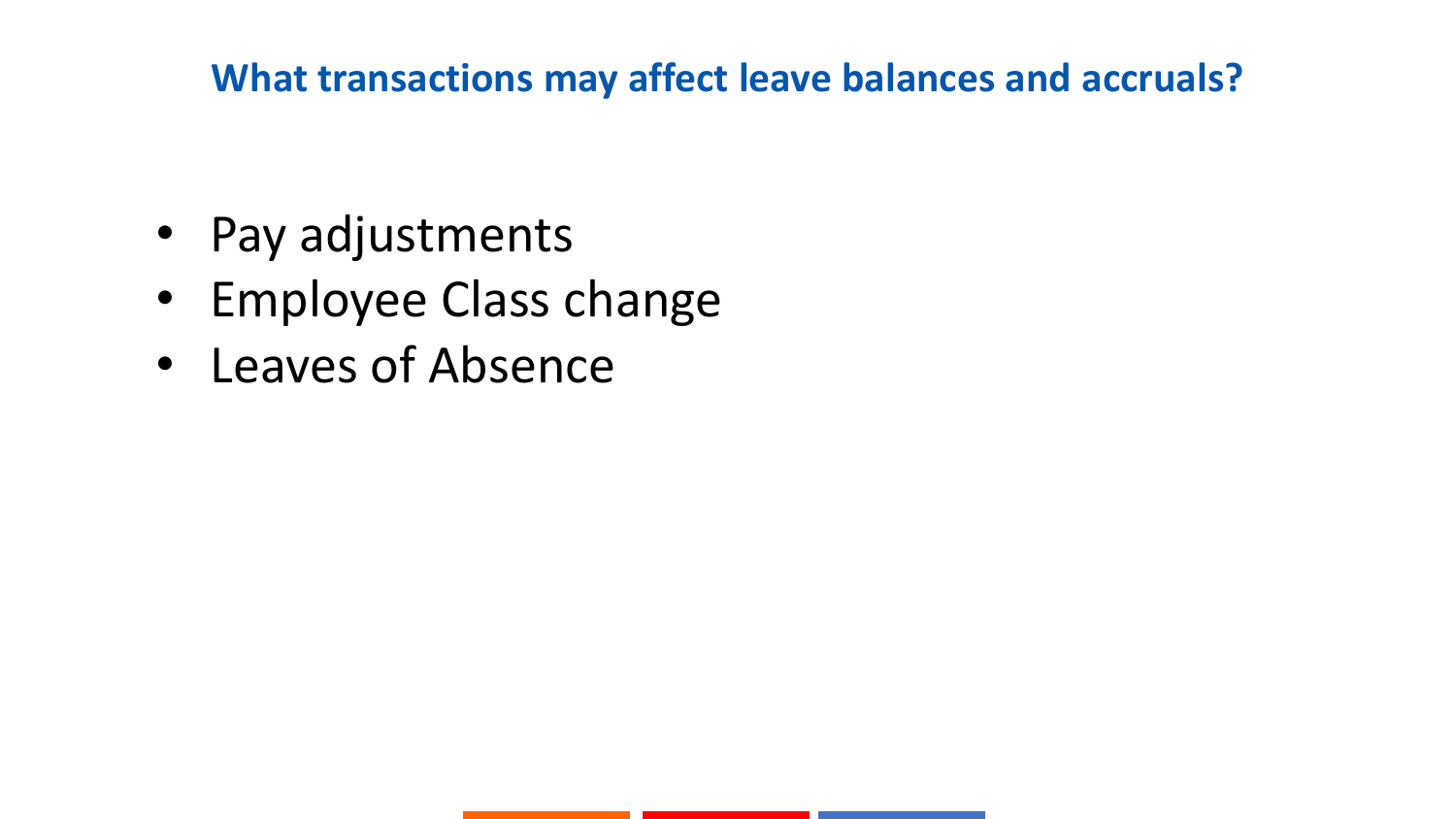## **Leave maintenance needed due to pay adjustments**

- If your employee had a pay adjustment for regular pay (i.e. missed the deadline for calc for a new hire), leave accruals will not have occurred. Units can use the Pay History Leave Accruals form (PHIACCR) to verify whether or not the leave accrual occurred for a particular pay period.
- You will need to use the On-line Excel Calculator to determine the total accrual and then you will overwrite the Accrued in Banner.
	- Enter the number of months the person worked in the job  $-$  for a partial month use days worked/work days (See Payroll Schedule for official work days in each month)
	- Enter the employee's total FTE for those months
	- The accrual to be entered into PEALEAV will be calculated for you.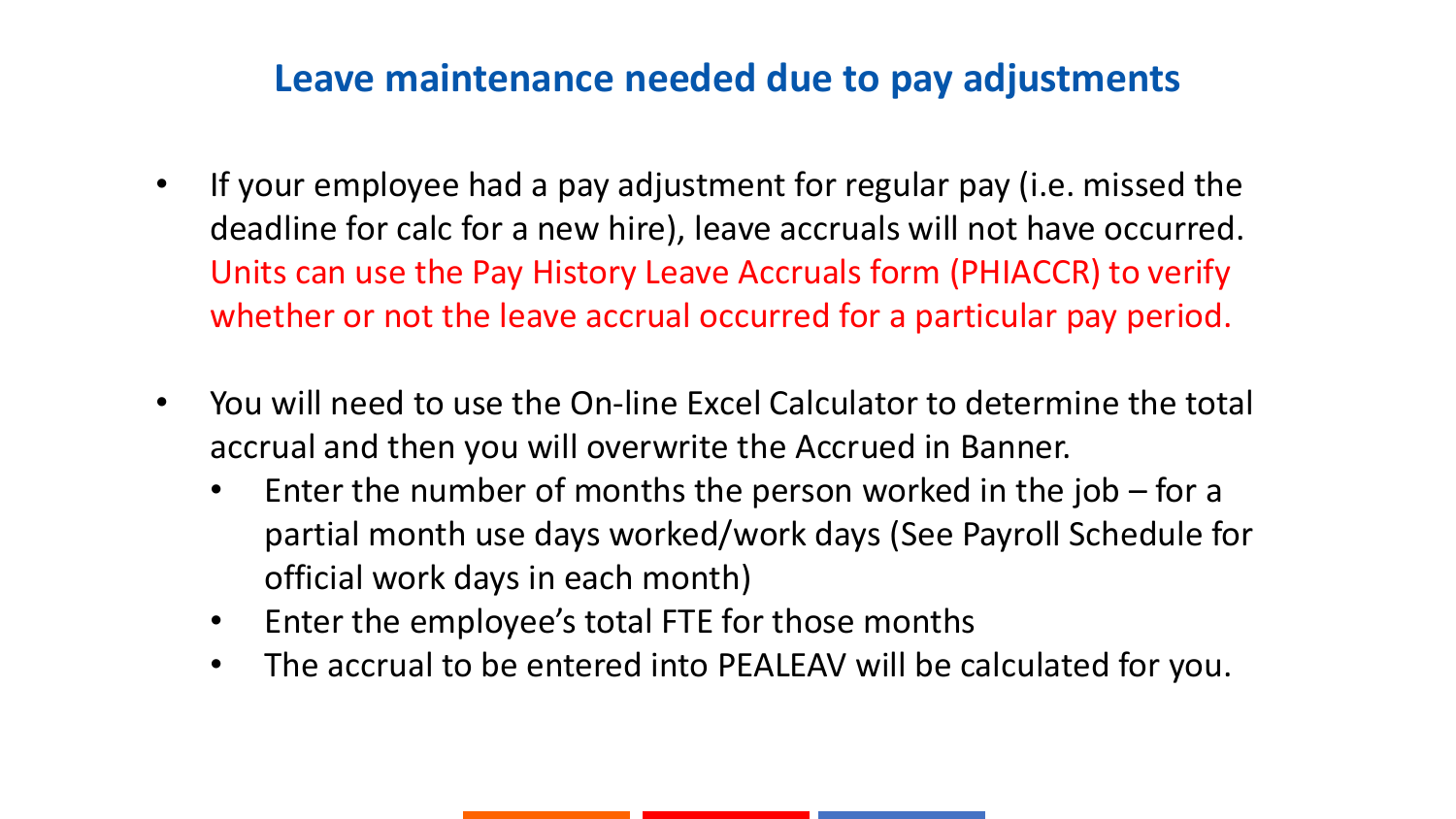## **Leave maintenance needed due to employee class change**

- If an employee moves from one employee class to another, the leave information needs to be verified for accuracy.
- Example: Your employee moved from Civil Service (with a balance of 200 hours on a 37.5 hour workweek) to Academic Professional. As a part of that move, the balances would have been converted to days and then the new beginning balance in hours based on an 8 hour work day. In this example, 200/7.5x8=213. The new beginning balance should be 213 hours of leave.

Central HR will have

- a) ensured the final balances for vacation and sick leave were correct for the Civil Service job
- b) zeroed out the Civil Service information
- c) converted final balances to new workweek if necessary
- d) entered current available as the Beginning Balance for the academic job for all eligible leave codes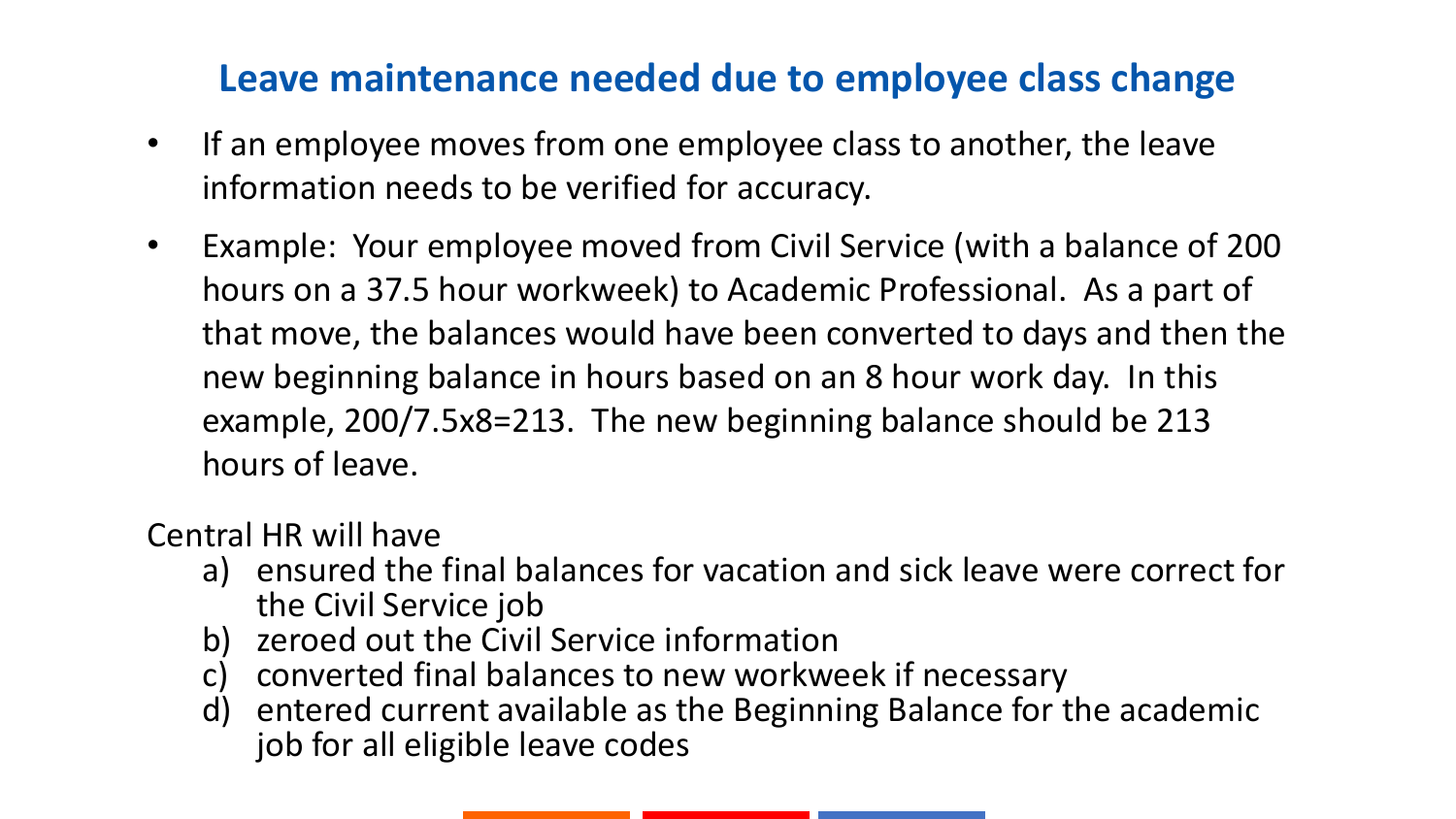## **Leave maintenance needed due to Leave of Absence**

- To verify accruals are correct, the Leave Balance History (PEILHIS) form or the Pay History Leave Accruals form (PHIACCR) can be used to see if accruals have occurred correctly during the time period of the leave. If accruals have incorrectly occurred, adjustments to Accrued are necessary.
	- Unpaid Leave (should not accrue any leave benefits)
	- Partial Paid Leave (should only accrue leave benefits for the appointment percentage they are being paid)
- Excel Calculator can be used to determine what should have accrued. For example, a) determine # of months on full accruals, b) determine # of months with no accrual or partial accrual, c) add together for total correct accrual
- Overwrite with the correct accrual amount in the Accrued field.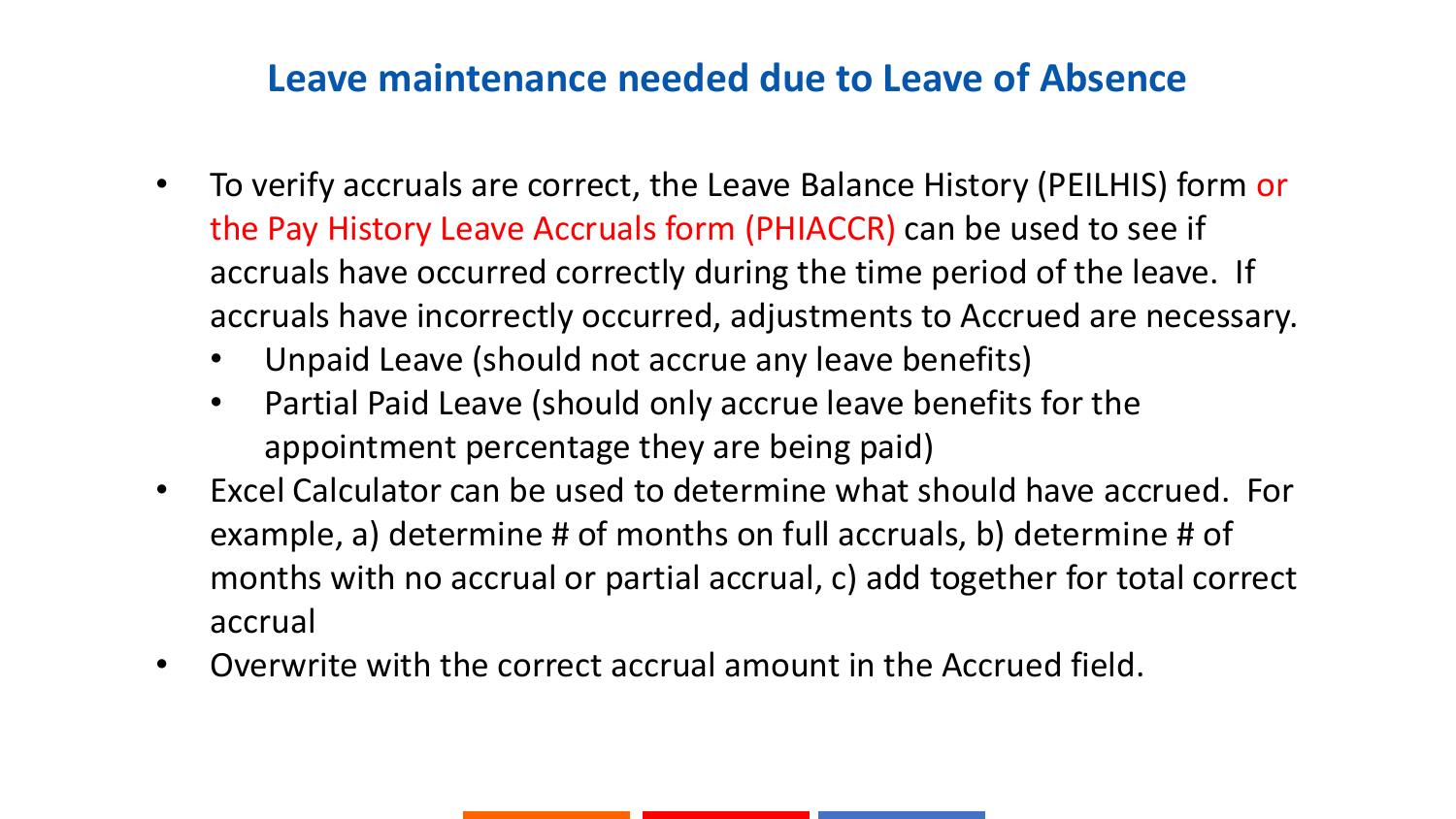## **Important notes on maintaining leave balances**

Do not access or maintain balances when the payroll calc is being performed.

Payroll "calc" begins at 5pm on the published date and is finished when the pay disposition is at 70. (Pay dispositions can be viewed on PZILIST.)